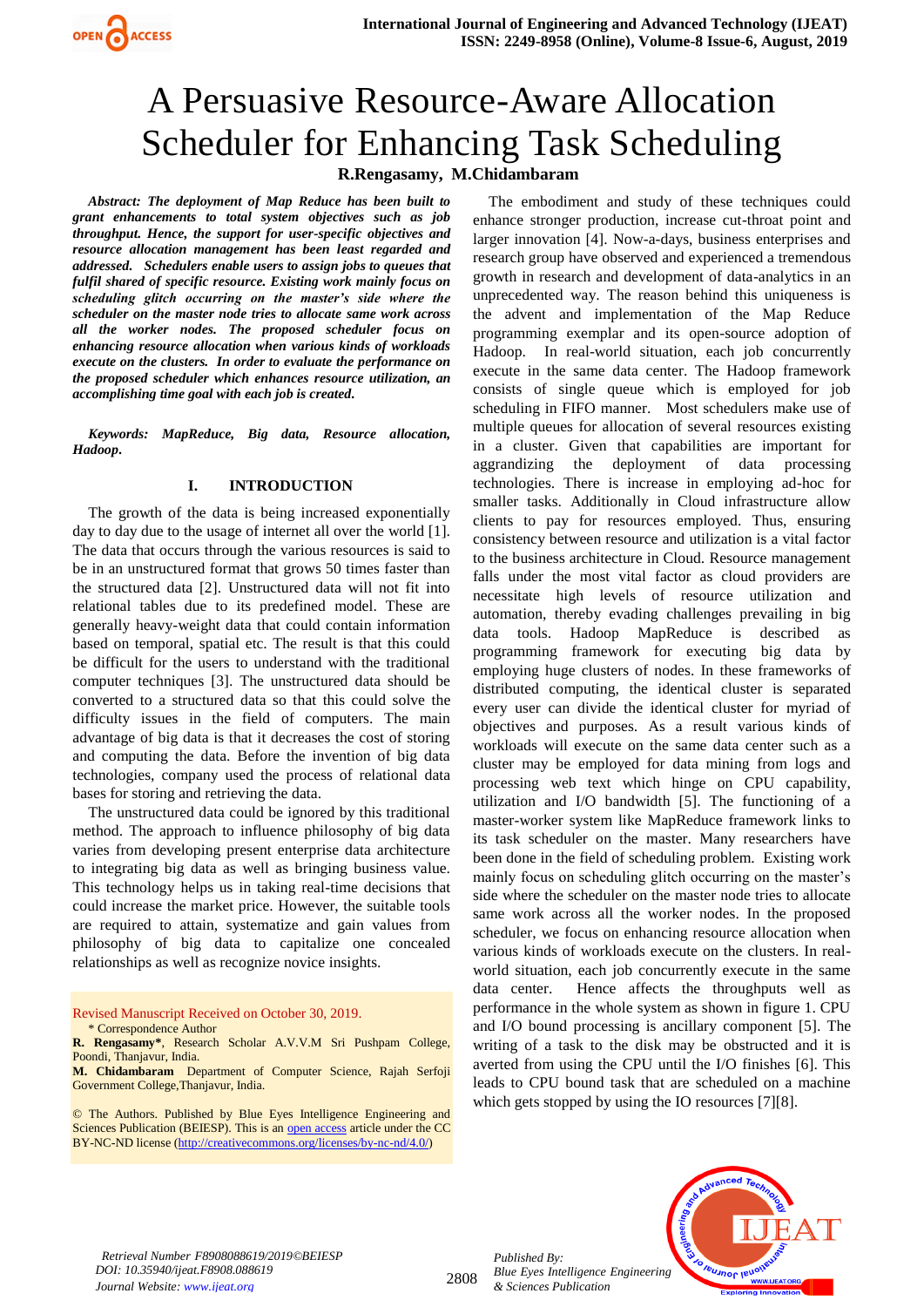Whenever variety of workloads executes on such an environment, machines could provide different part of resource for various kinds of work [9] [10].



## **Figure 1: Hadoop Ecosystem**

The rest of the paper is structured as, in section 2: problem statement is explained, in section 3: presents proposed scheduler, in section 4: presents evaluation and finally in section 5: presents future work

## **II PROBLEM STATEMENT**

A group of MapReduce jobs *G= {0, 1,……g}* and a group of Task-Trackers *SS = {0,1,…..s}.* We also state m and *SS* to index into the sets of jobs and Task-Trackers [11[12]. For each TaskTracker S we correlate a series of resources, *P = {0,1,….p}.* Every resource of Task-Tracker S contains a correlated capacity *V.*



# MR Job Process

#### **Figure 2: MapReduce Process**

Considering the disk bandwidth, memory and CPU capacities for each TaskTracker and proposed algorithm is designed to contain other resources such as storage capacity.

*Retrieval Number F8908088619/2019©BEIESP DOI: 10.35940/ijeat.F8908.088619 Journal Website: www.ijeat.org*

A MapReduce job, (m) contains a group of tasks, called as offering time as shown in figure 2, each job-slot is given a specific job, and the scheduler will be managing the number of job-slots to build on each TaskTracker for each job in the scheduler. Each job j is correlated with an accomplishing time aim,  $S^{m}$ <sub>aim</sub>, i.e. time at which the job should be finished. If accomplishing aim is not provided, then it is presumed that the job should be over at the initial likely time. Each job is provided with resource consumption parameter.

#### **III PROPOSED SCHEDULER**

#### A. *Architecture*

In the proposed, every TaskTracker node observers such as disk channel IO, CPU utilization. These are three fundamental metrics that will be monitored in order to enhance load balancing. Disk channel filling can bring important effect on loading of data, writing of Map and Reduce tasks, hence free memory is available, similarly the intrinsic capacity of a machine's virtual memory. Tracking these metrics leads to better management of page faults, virtual memory-induced and free the memory. Every resource request contains tuple of values such as one value combined for each task type. In our scheduler, we hold a fixed maximum number of slots per node, regarding it as a resource allocation result created by the cluster manager at configuration time. The organization of free TaskTracker depends on their availability of resource. Whenever TaskTracker slots become available, they are stalled for some period of time and later broad-casted in a block. TaskTracker slots which consists higher resource availability are considered as top priority for scheduling.Unlike scheduling a task onto the succeeding available free slot, job response time will be enhanced by scheduling it onto a resource-affluent machine, even though a node consumes much time to become free and available. Resource management falls under the most vital factor as cloud providers are necessitate high levels of resource utilization and automation, thereby evading challenges prevailing in big data tools.

#### *B. Allocation Algorithm*

The aim of the proposed allocation algorithm is to discover and allocate jobs on Task-Tracker, thereby enhancing resource utilization.

*Notations Used in Allocation Algorithm:*

- $L^M(job, S) Map$  Tasks
- $D^R$ (job,S)- Reduce Tasks
- S- Group of Task-Trackers
- G- Group of Jobs

*Published By:*



2809

*Blue Eyes Intelligence Engineering & Sciences Publication*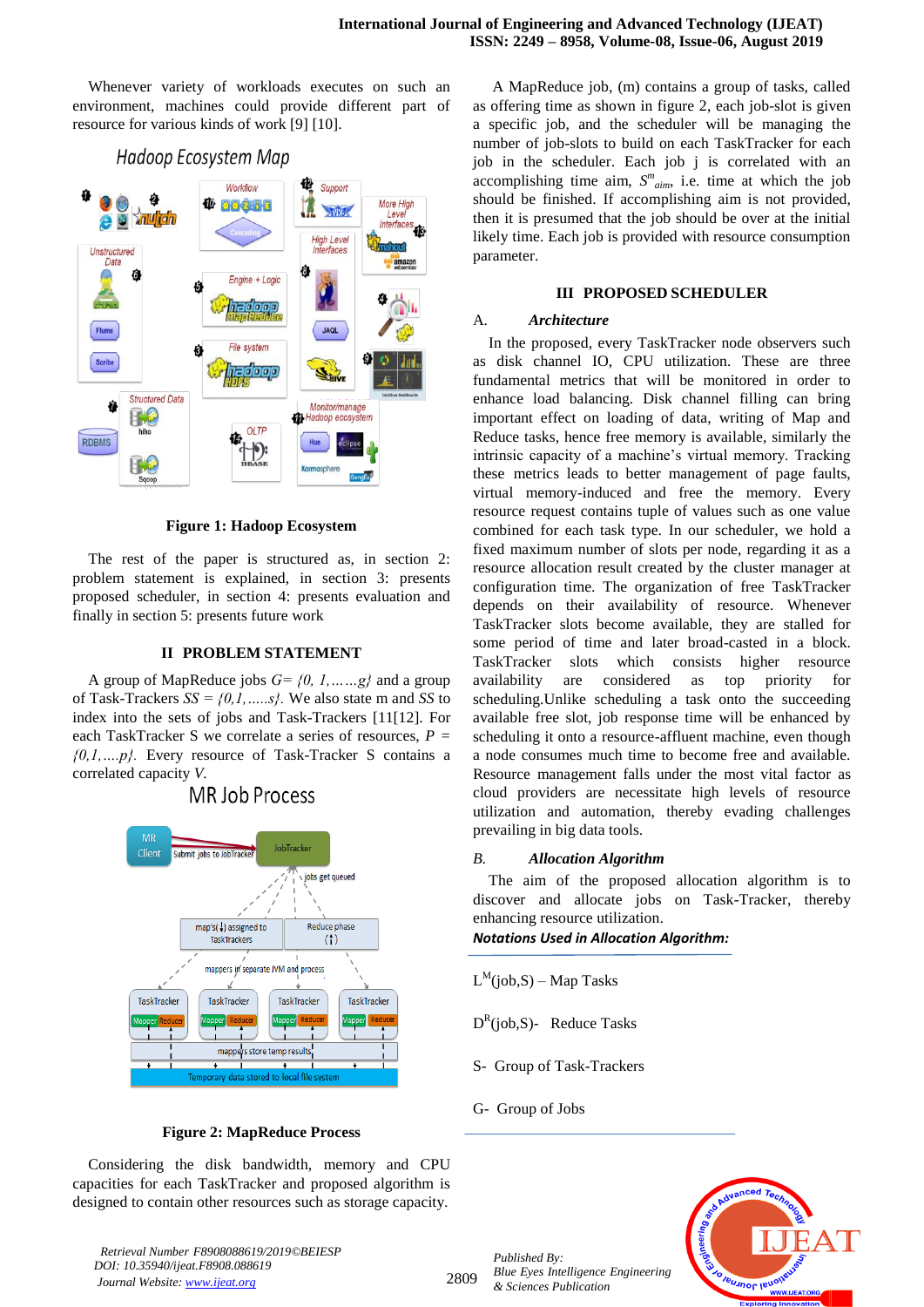

The inputs are  $L^M(job, S)$ ,  $D^R(job, S)$ , S and G. The algorithm proceeds as follows:

# **Allocating Mappers**

- 1. for job residing in G do 2. sort S in increasing order number of map tasks and jobs located 3. for ss in S do
- If space for fresh job slot (job, S) then  $L^M(job, S) = L^M(job, S) + 1$ 4. end if 5. end for
- *6. end for*

## **Allocating Reducers**

- 1. for round=1……rounds do
- 2. for ss in S do
- 3. job<sub>arrival</sub>= min U(job<sub>arrival</sub>, D), space for fresh job slot (jobarrival, ss),  $job_{exit} = maxU(job_{exit}, D), L^M(job_{exit}, S) > 0$ 4. repeat 5.  $D_{old} \leftarrow D$ 6. job<sub>exit</sub>= max  $U(job_{exit}, D)$ , L(job, S)>0
- 7.  $L^M(job_{exit}, S) \leftarrow L^M(job_{exit}, S) 1$
- 8. job<sub>arrival</sub> = min  $U(job<sub>arrival</sub>, D)$ ,
- space for fresh job slot (job<sub>arrival</sub>, ss)
- 9. until  $U(job_{exit}D) < U(job_{arrival},D_{old})$
- 10. D  $\leftarrow$  D<sub>old</sub>
- 11. end for
- 12. end for

The scheduler operates in cycles of period C. By deploying a control cycle permits the system to respond rapidly to fresh job submissions and modifications in the length of the tasks noticed for running jobs. In every cycle, the algorithm checks the allocation of tasks on Task-Trackers and their resource utilization. The Task Scheduler governs and manages the allocation decisions, and performance of the system according to the control cycle. The Task Scheduler allocates tasks depending upon the algorithm. As soon as a task finishes, the Task Scheduler chooses fresh task to execute in the available slot, by giving a task of the suitable job to the given TaskTracker.

# **IV EVALUATION**

We present results from evaluation that discover goal of our proposed scheduler which mainly concentrates on enhancing resource allocation. The focus is on resource allocation parameter and compare our scheduler with resource-aware of Hadoop scheduler. In order to evaluate the performance on our scheduler which enhances resource utilization, an

accomplishing time goal with each job is created.To evaluate, we included the Grid mix benchmark, which comes along with Hadoop distribution. This includes combine, sort and select. We execute our experiment on a Hadoop cluster encompassing of 2-way 64-bit 2.8GHz Intel Xeon machines. Each machine has 4GB of RAM and runs a 2.6.17 Linux kernel and connected by using Gigabit Ethernet network. The combination with each job instance accomplishing the time goal. The execution of workload on both Fair scheduler and proposed scheduler and compared the results.



**Figure 3: Task scheduling results from schedulers.**

The number of map slots per TaskTracker ranges from 1 to 8. Results are shown in Figure 3. The finest static configuration employs 4 concurrent map tasks per TaskTracker. The scheduler surpasses the basic Scheduler for all configurations, presenting an enhancement between 6% and 100%.

## **V CONCLUSION AND FUTURE WORK**

By following the proposed technique, small jobs which take much time to complete will have fair executing performance. In MapReduce framework of distributed computing, every user can divide the identical cluster for myriad of objectives and purposes. As a result various kinds of workloads will execute on the same data centre such as a cluster may be employed for data mining from logs and processing web text which hinge on CPU capability, utilization and I/O bandwidth. The objective of the proposed scheduler algorithm is to find the optimal allocation of tasks as a result to enhance utilization of resource.

## **REFERENCES**

- 1. J. Dean and S. Ghemawat, "MapReduce: Simplied data processing on large clusters," in OSDI'04, San Francisco, CA, December 2004, pp. 137{150}.
- Udendhran R, "A Hybrid Approach to Enhance Data Security in Cloud Storage", ICC '17 Proceedings of the Second International Conference on Internet of things and Cloud Computing at Cambridge University, United Kingdom — March 22 - 23, 2017, ISBN:978-1-4503-4774-7 <https://dl.acm.org/citation.cfm?doid=3018896.3025138>.
- Suresh, A., Udendhran, R., Balamurgan, M. et al. "A Novel Internet of Things Framework Integrated with Real Time Monitoring for Intelligent Healthcare Environment "Springer-Journal of Medical System (2019) 43: 165.

[https://doi.org/10.1007/s10916](https://doi.org/10.1007/s10916-019-1302-9) [-019-1302-9.](https://doi.org/10.1007/s10916-019-1302-9)



*Retrieval Number F8908088619/2019©BEIESP DOI: 10.35940/ijeat.F8908.088619 Journal Website: www.ijeat.org*

2810

*Published By: Blue Eyes Intelligence Engineering & Sciences Publication*